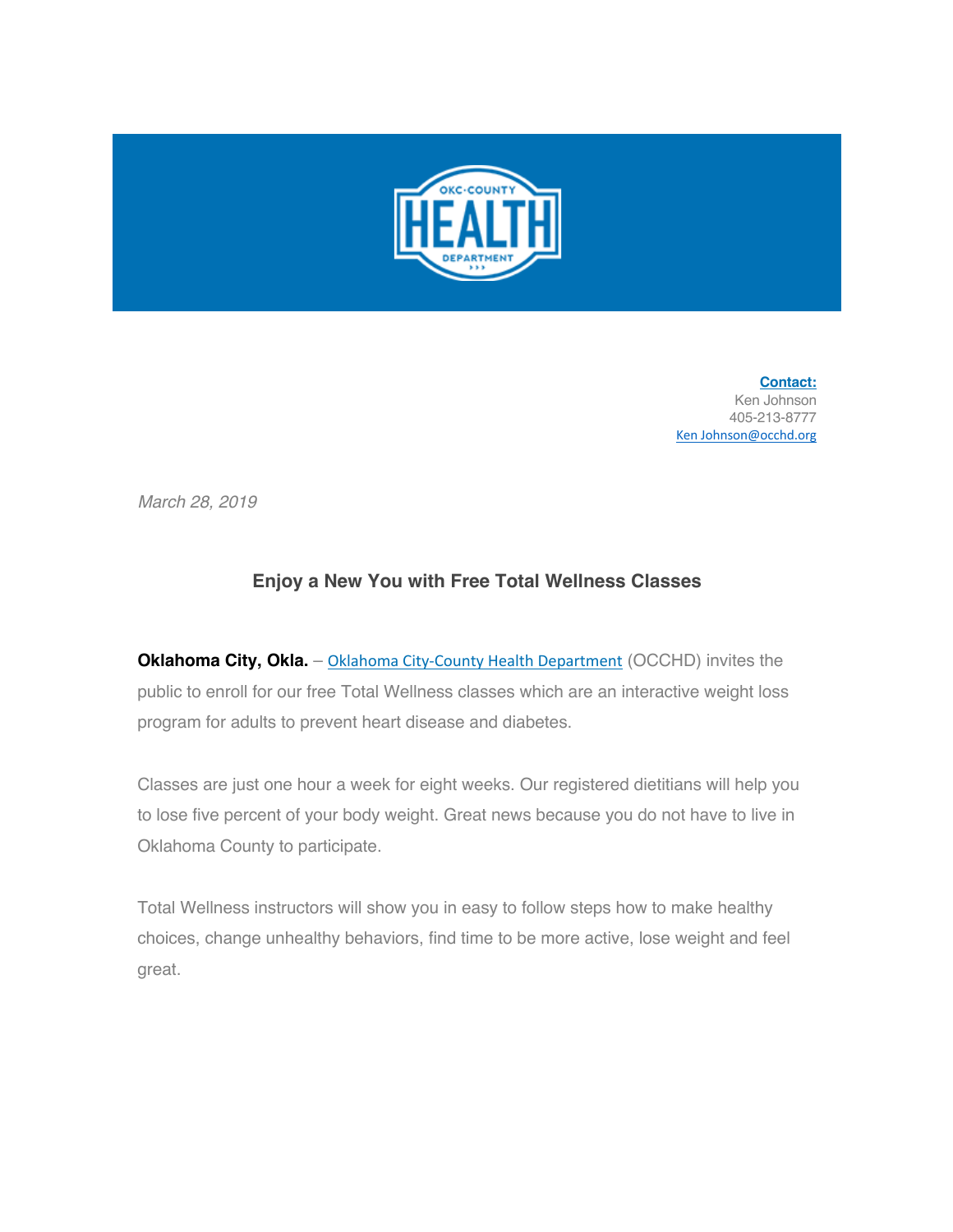The Spring session begins in the second week of April. Please complete this form and choose your preferred class day, time and location. Space is limited. If you have questions call 405-425-4422 or email totalwellness@occhd.org

## **Locations include:**

**Will Rogers Senior Center**//3501 Pat Murphy Drive//Tuesdays 12:00 – 1:00 p.m.//April 9 – May 28 **Northwest Library**//5600 NW 122nd Street//Saturdays 10 - 11 a.m.//April 13 – June 1 **Downtown Library**//300 Park Ave.//Thursdays 11 a.m. – noon//April 11 – May 30 **Ralph Ellison Library**//2000 N.E. 23rd //Tuesdays 5:15 p.m. – 6:15 p.m.//April 9 – May 28 **Northeast Regional Wellness Campus//2600 N.E 63<sup>rd</sup>//Wednesdays 9:00 a.m. - 10:00** a.m.// April 10 – May 29 **Southern Oaks Wellness Campus**//6728 South Hudson//Thursdays 5:15 - 6:15 p.m.//April 11 – May 30 **Midwest City Library**//8143 E. Reno//Tuesdays 5:15 p.m.– 6:15 p.m.//April 16 – June 4 **Edmond Recreation Center**//2733 Marilyn Williams Drive//Thursdays 10:00 – 11:00 a.m.//April 18 – June 6 **(Spanish Class) Capitol Hill Library//327 SW 27th Street//Wednesdays 11:00 a.m. -**12:00 p.m.//April 17 – June 5

For more information, please visit www.occhd.org or click the icons below to follow us on social media.

###